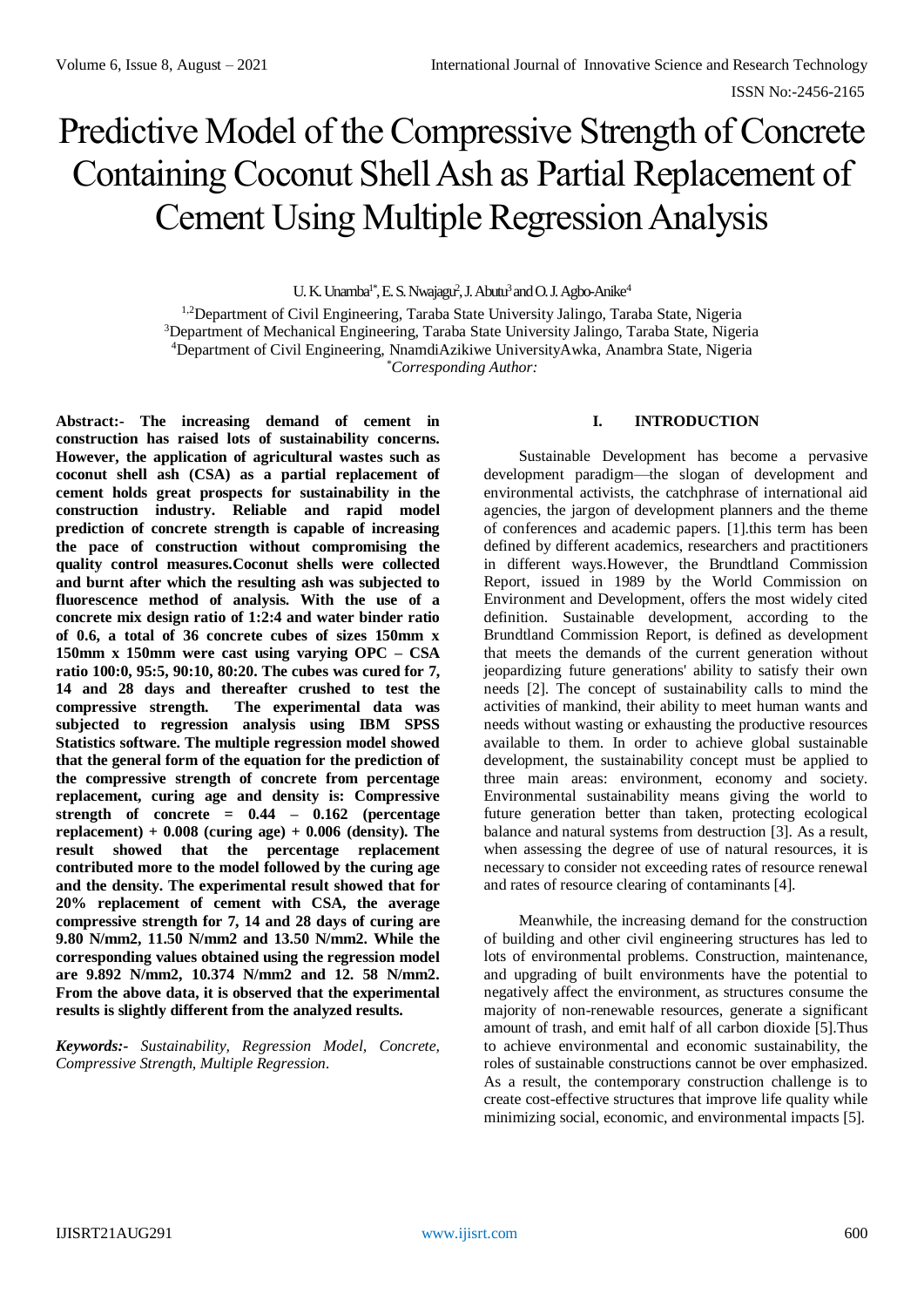In the construction industry, concrete is one of the most important and most widely used construction materials due to its desirable properties such as strength, durability and fire resistant. Concrete is a composite construction material that comprises of cement, aggregate, water and chemical and mineral admixtures. Construction costs have increased due to the high cost of construction materials such as cement and reinforcement bars [6].In addition to cost, cement manufacture has a number of drawbacks, including high energy demand and  $CO<sub>2</sub>$  emissions, which contribute to global warming.Another disadvantage is the depletion of lime stone resources [7]. Approximately 7% of global  $CO<sub>2</sub>$  is released into the atmosphere during cement production, which has a severe ecological impact and humanity's future as a result of global warming [8].The application of agricultural waste such as coconut shell ash as partial replacement of cement offers lots of advantages such as: low capital cost per tonne production compared to cement, lowcost waste treatment, reduced pollution from these wastes, higher economy base of farmers when such wastes are sold, hence promoting additional production, conservation of limestone reserves, and reduction in  $CO<sub>2</sub>$  emissions[9] [10].

Consequently, in the recent years, there has been a surge of interests in the study of partial replacement of cement as binder in concrete production. For instance, Mahmoud [7] studied groundnut shell ash as a partial replacement of cement in sandcreteblocks production and concluded that the optimum replacement level was achieved at 20% which had a strength of3.58 N/mm2. Utsev and Taku [11] investigated coconut shell ash (CSA) as partial replacement of cement in concrete and concluded that 10 - 15% replacement of cement was possible while maintaining the strength properties. Similarly, Adeala [12] investigated the potential of coconut shell ash pulverized at a controlled temperature of 800 $^{\circ}$ C to 1000 $^{\circ}$ C as partial replacement of Ordinary PortlandCement (OPC) in concrete production and recommended that replacement of OPC with CSA from 5% up to 15% be used for production of normal weight concrete.

It's worth noting, however, that the strength properties of fresh concrete take a considerable time to develop after pouring. The compressive strength achieved by a concrete sample after 28 days is known as its characteristic strength.

Therefore, the compressive strength test on a concrete specimen should be satisfactorily completed after 28 days of curing. The implication of this is that the need for speed in the construction industry will not be met. On the other hand, ignoring the test compromises concrete quality control in large-scale construction projects. As a result, it would be critical to have a model that could predict concrete strength quickly and accurately. [13]. The ability to rely on model prediction would allow mix proportion adjustments prior to placement and curing, this prediction- based approach will allow for the avoidance of situations where the concrete is too weak or unnecessarily strong, as well as a more efficient use of raw materials and fewer construction failures, lowering construction costs [14].There are two types of prediction models for the compressive strength of concrete with mineral admixtures namely: conventional models and artificial intelligent model. Conventional statistical analysis based models typically include a large number of built-in linear and nonlinear regression equations, which have the benefit of generating easy-to-use regression constants and calculating the significance of various input variables [15].

Several attempts have been made to develop an appropriate mathematical model capable of accurately predicting the strength of concrete at various ages [16].For instance, Ali et al. [14] developed the compressive strength statistical model of concrete without admixtures at any age. Chopra et al. [17] used regression model to predict the compressive strength of concrete with or without fly ash. Moreover, Chopra et al. [18] predicted the compressive strength of concrete for varying workability using regression model. However, prediction of compressive strength of concrete containing coconut shell ash (CSA) as partial replacement of cement at various replacement levels has not been investigated despite the enormous environmental and economic sustainability prospects it offers. Consequently, this study used multiple regression model for the prediction of the compressive strength of concrete containing CSA as partial replacement of cement at various replacement levels.

## **II. MATERIALS AND METHODS**

## **Study Area**

Figure 1 below shows the map of the study area.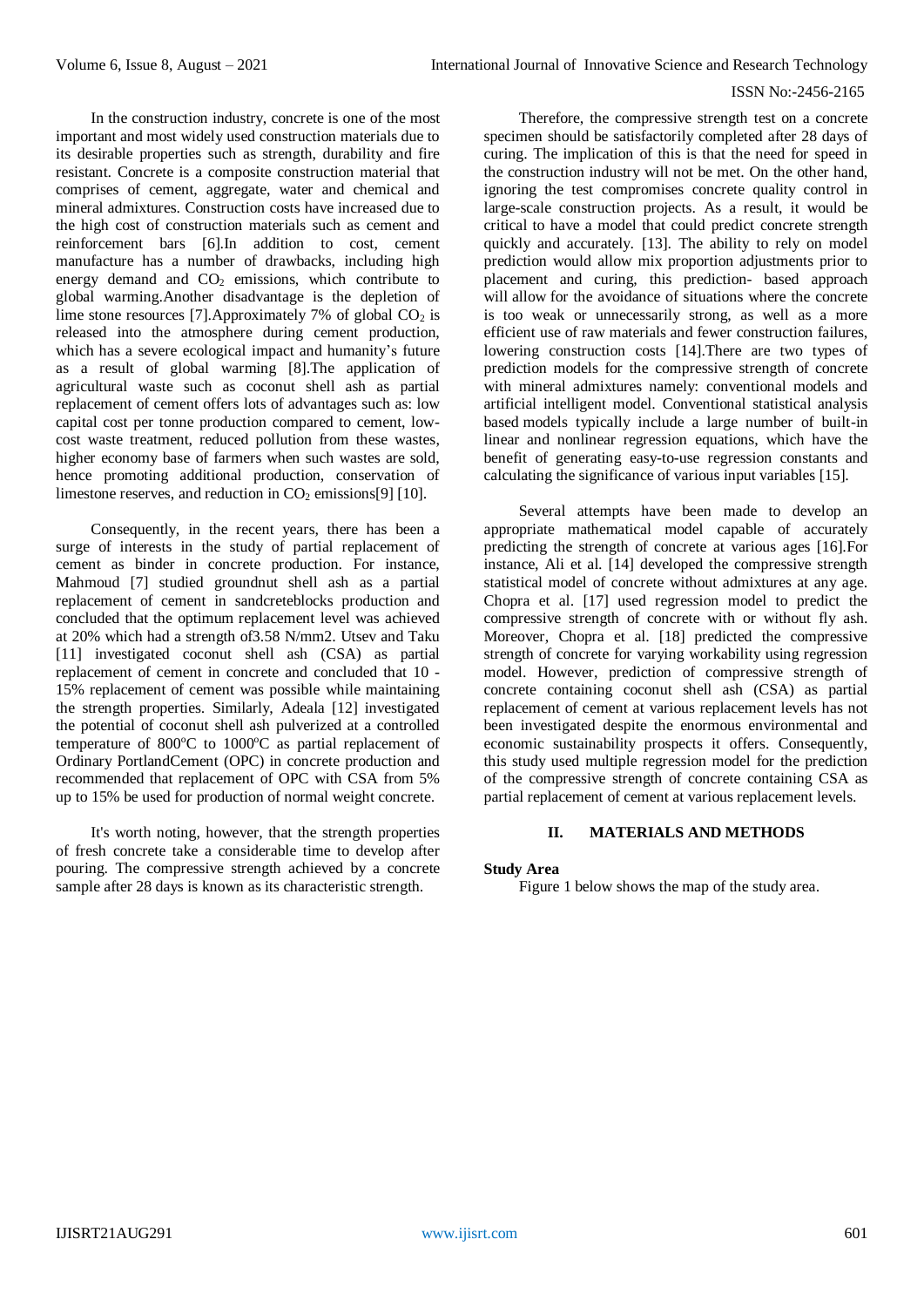ISSN No:-2456-2165



**Figure 1:** Map of Taraba State showing Jalingo Metropolis<sup>[19]</sup>

Jalingo, the administrative headquarters of Taraba State lies between latitudes  $8^0$  47' to  $9^0$  01'N and longitudes  $11<sup>0</sup>$  09' to  $11<sup>0</sup>$  30'E. It is bounded in the North by Lau Local Government Area, in the East by Yorro Local Government Area and in the South and West by Ardo Kola Local Government Area. According to the 2006 national population census,Jalingo has a total population of 139,845 people, estimated growth rate of 3% and total land area of approximately 195km<sup>2</sup>.

## **Materials**

The materials used in this study include:

- i. Coarse aggregate made of crush stones from Jalingo quarry site;
- ii. Fine aggregate (river sand) from NukaiRiver in Jalingo;
- iii. Ordinary Portland Cement (Dangote Cement);
- iv. Coconut shell;
- v. Water.

## **Method**

Coconut shell (CS) was oven dried at 150 $\mathrm{^{0}C}$  for about 2 hours to remove moisture. Itwas then subjected to uncontrolled combustion bymeans of open air burning for about 2 hours and allowed to cool for about 12 hours. The burnt ash was collected and sieved through a BS sieve (75microns). The resulting ash was collected and analyzed using x-ray fluorescence method of analysis to obtain the percentage composition of oxides in the CSA. With the use

a mix design ratio of 1:2:4 and water binder ratio of 0.6, a total of 36 concrete cubes of sizes 150mm x 150mm x 150mm were cast using varying OPC – CSA ratio 100:0, 95:5, 90:10, 80:20. Slump test was first conducted on the fresh concrete before the cubes werecast and cured for 7, 14 and 28 days and then crushed to test the compressive strength.

## **Data Analysis**

The experimental data was subjected to regression analysis using IBM SPSS Statistics software (version 20). The regression output to the experimental data was recorded after a check was carried out and the results proved that all the assumptions of a valid regression model were satisfied. The assumptions have to do with outliers, collinearity of data, independent errors,non-zero variance, random normal distribution of errors and homoscedasticity & linearity of data

#### **III. RESULTS AND DISCUSSION**

Density and average compressive strength test results of the specimens are shown in Table 1, while Table 2 and Table 3 show the initial and final setting time and slump test results respectively. Table 4 shows the percentage composition of oxide in CSA while Table 5 and Table 6 showpozzolanic activity index test and percentage water absorption test results respectively.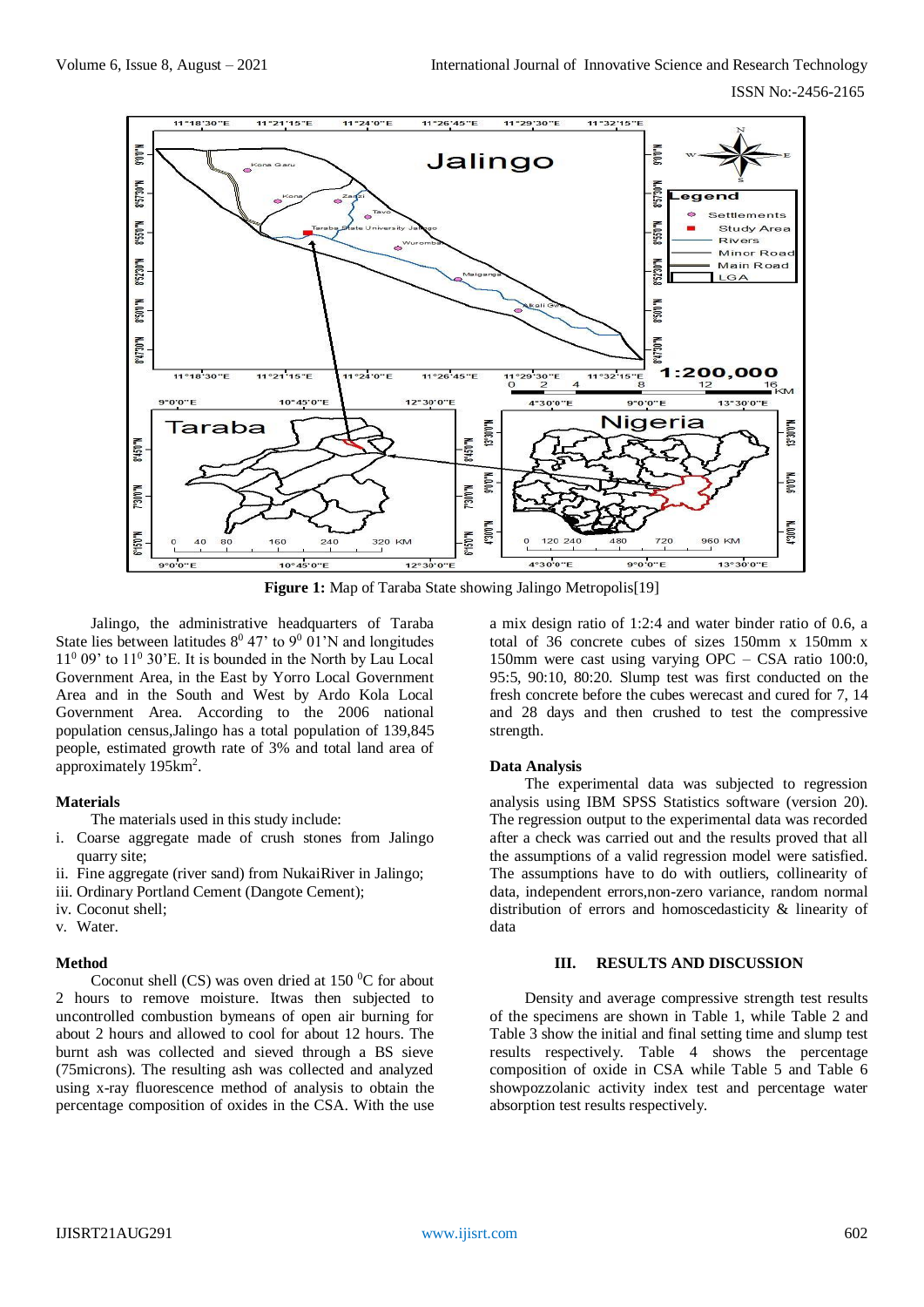| % Replacement | Curing age (days) | <b>Average Density (kg/m<sup>3</sup>)</b> | <b>Average Strength</b><br>(N/mm <sup>2</sup> ) |
|---------------|-------------------|-------------------------------------------|-------------------------------------------------|
|               | 7                 | 2217                                      | 15.10                                           |
| 0 percent     | 14                | 2380                                      | 15.80                                           |
|               | 28                | 2407                                      | 16.30                                           |
| 5 percent     | 7                 | 2166                                      | 13.50                                           |
|               | 14                | 2189                                      | 13.90                                           |
|               | 28                | 2342                                      | 14.00                                           |
|               | 7                 | 2133                                      | 12.90                                           |
| 10 percent    | 14                | 2176                                      | 13.50                                           |
|               | 28                | 2339                                      | 13.90                                           |
|               |                   | 2106                                      | 9.80                                            |
| 20 percent    | 14                | 2177                                      | 11.50                                           |
|               | 28                | 2304                                      | 13.00                                           |

# **Table 1:** Density and average compressive strength test results

# **Table 2:** Initial and final setting time results

| % Replacement | <b>Initial Setting Time(mins)</b> | <b>Final Setting Time(mins)</b> |
|---------------|-----------------------------------|---------------------------------|
|               |                                   |                                 |
|               |                                   |                                 |
|               |                                   | 330                             |
|               |                                   |                                 |

# **Table 3:** Slump test results

| % Replacement | Slump(mm) |
|---------------|-----------|
|               |           |
|               |           |
|               |           |
| or            |           |

# **Table 4:** Percentage composition of oxide in CSA and OPC

| Oxide                          | <b>CSA Percentage composition</b> |
|--------------------------------|-----------------------------------|
|                                | $(\%)$                            |
| SiO <sub>2</sub>               | 37.87                             |
| $Al_2O_3$                      | 24.22                             |
| Fe <sub>2</sub> O <sub>3</sub> | 25.46                             |
| CaO                            | 4.97                              |
| MgO                            | 1.88                              |
| MnO                            | 0.84                              |
| Na <sub>2</sub> O              | 0.96                              |
| $K_2O$                         | 0.81                              |
| $P_2O_5$                       | 0.33                              |
| SO <sub>3</sub>                | 0.72                              |
| LOI                            | 1.94                              |

## **Table 5:** Pozzolanic activity index test results

| % Replacement | <b>7days Pozzolanic</b><br>activity index | <b>14days Pozzolanic</b><br>activity index | 28days Pozzolanic<br>activity index |
|---------------|-------------------------------------------|--------------------------------------------|-------------------------------------|
|               |                                           |                                            |                                     |
|               | 95.12                                     | 97.25                                      | 96.34                               |
|               | 90.35                                     | 93.30                                      | 92.87                               |
|               | 62.84                                     | 66.10                                      | 57.80                               |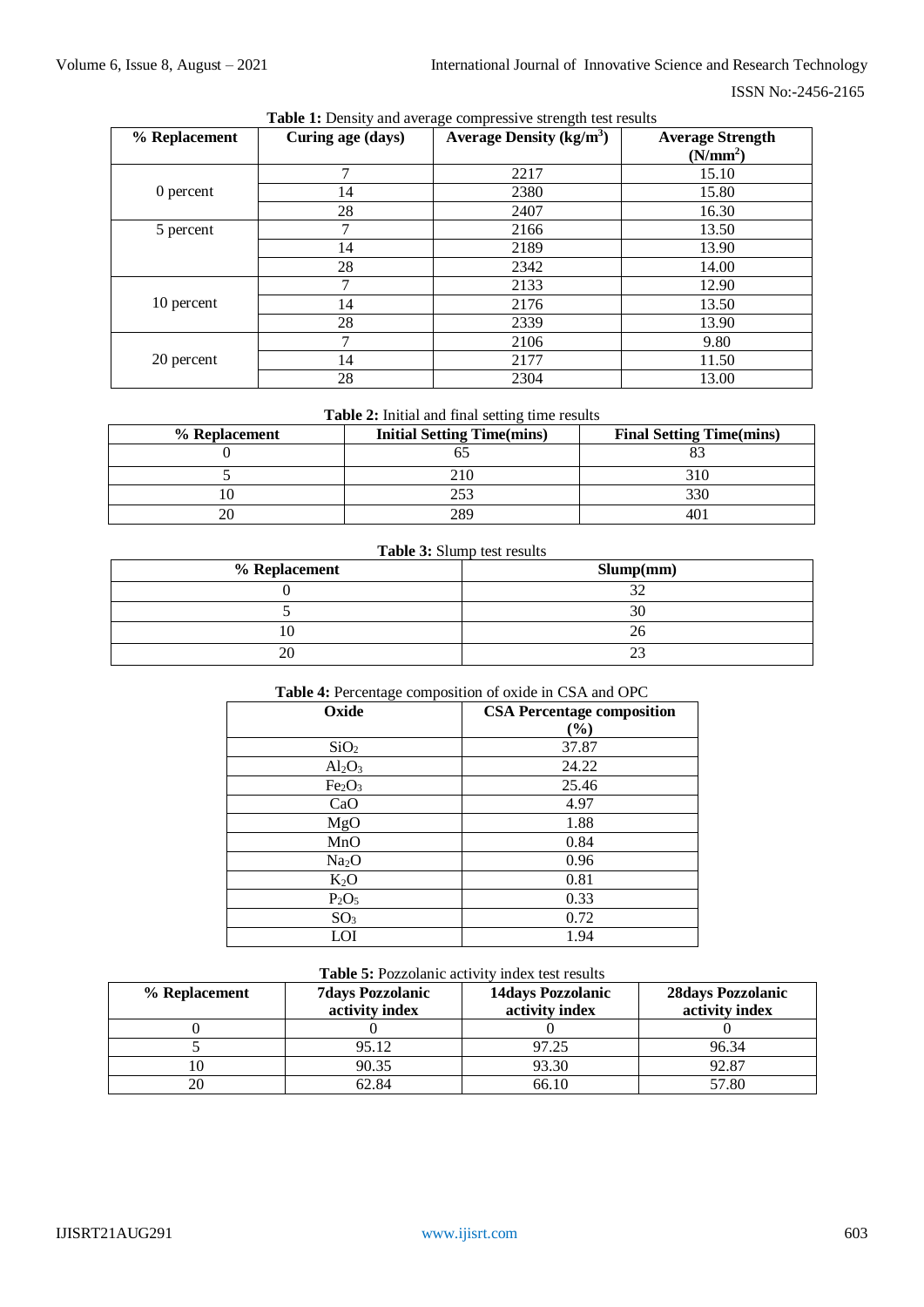|               | <b>Table 0.</b> Felectriage water absorption test results |                |                    |  |  |  |  |  |
|---------------|-----------------------------------------------------------|----------------|--------------------|--|--|--|--|--|
| % Replacement | Wet Mass $(g)$                                            | Dry Mass $(g)$ | % Water Absorption |  |  |  |  |  |
|               | 7879                                                      | 7777           |                    |  |  |  |  |  |
|               | 7533                                                      | 7473           |                    |  |  |  |  |  |
|               | 7480                                                      | 7395           |                    |  |  |  |  |  |
| 20            | 7411                                                      | 7296           |                    |  |  |  |  |  |

**Table 6**: Percentage water absorption test results



**Figure 1:** Initial and Final setting time of CSA/OPC paste





**Figure 3:** Compressive strength at various percentage replacements

#### **Regression Analysis**

There are seven main assumptions that must be satisfied in multiple regressions. The assumptions have to do with outliers, collinearity of data, independent errors,nonzero variances, random normal distribution of errors and homoscedasticity & linearity of data.

#### **Outliers**

Outlier is an observation that is abnormally spaced from other values in a random sample of a population. To check for outliners, Table 7 (Residual Statistics) is considered. For there not to be outliers, the minimum value next to Std. Residual (Standardised Residual) should not be equal or less than 3.29, or the maximum value should not be equal or greater than 3.29.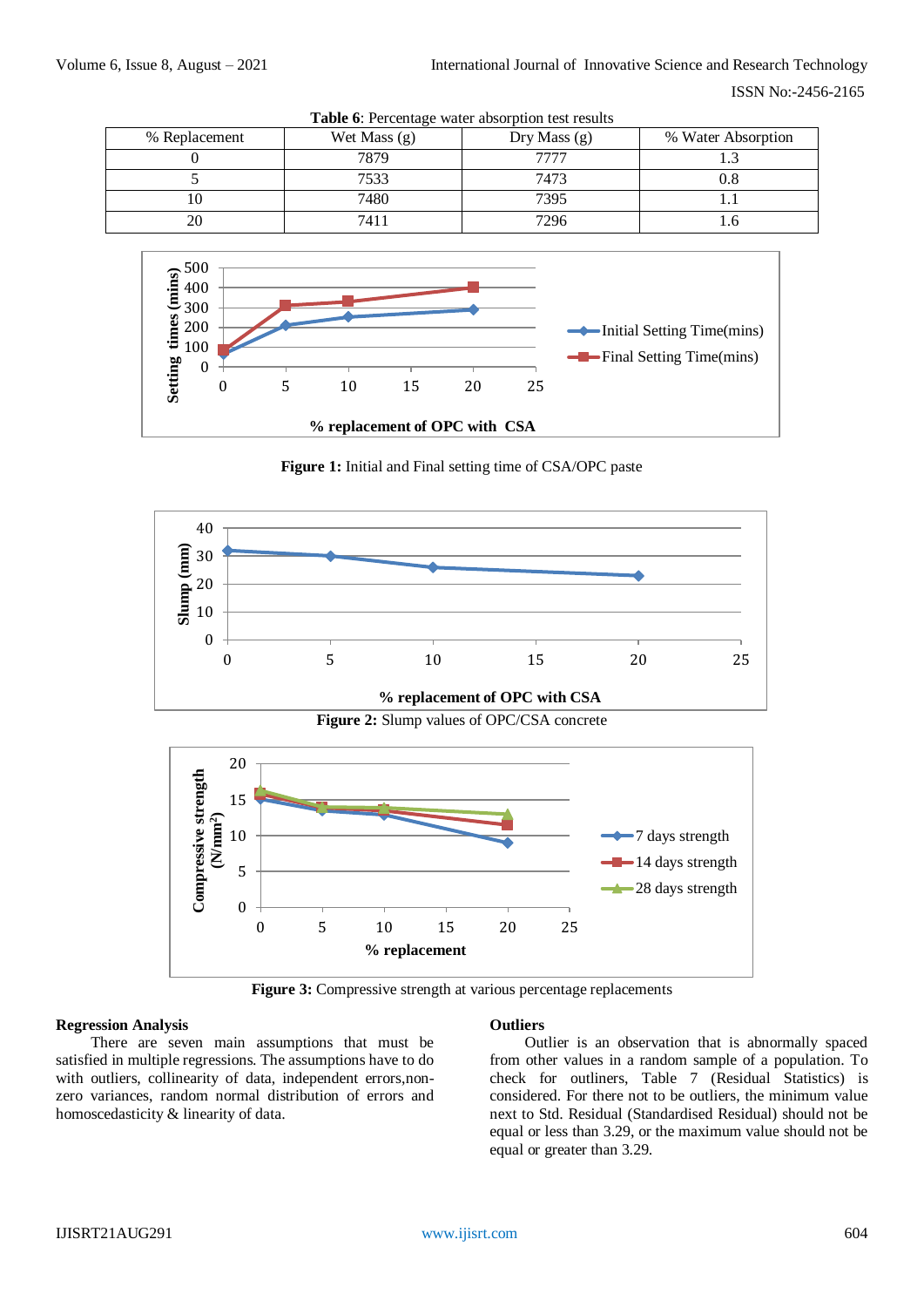From Table 7, the standard residuals analysis showed that there exist no outliers on the data (Std. Residual Min  $= -1.625$ , Std. Residual Max  $= 1.201$ ).

| <b>Table 7: Residuals Statistics</b> |            |         |         |                       |    |  |
|--------------------------------------|------------|---------|---------|-----------------------|----|--|
|                                      | Minimum    | Maximum | Mean    | <b>Std.</b> Deviation |    |  |
| <b>Predicted Value</b>               | 10.8069    | 16.1596 | 13.6000 | 1.68865               | 12 |  |
| Residual                             | $-1.00689$ | .74457  | .00000  | .52855                | 12 |  |
| <b>Std. Predicted Value</b>          | $-1.654$   | 1.516   | .000    | 1.000                 | 12 |  |
| Std. Residual                        | $-1.625$   | 1.201   | .000    | .853                  | 12 |  |

**Table 7:** Residuals Statistics<sup>a</sup>

a. Dependent Variable: Compressive Strength (N/mm2)

## **Collinearity**

Collinearity (or multicollinarity) occurs when one feature variable in a regression model has a strong linear relationship with another feature variable. This indicates that the regression coefficients are not determined in a unique way. As a result, the model's interpretability suffers because the regression coefficients are no longer unique and are influenced by other factors.

Collinearity check is done by considering Table 8 (Coefficients table). Concerns over multicollinarity arises when the VIF value is greater than 10, or the Tolerance is less than 0.1. From Table 8, multicollinearity was not a problem (Percentage Replacement, Tolerance = .432, VIF = 2.316; Curing Age, Tolerance = .197, VIF = 5.079; Density, Tolerance =  $.156$ , VIF = 6.395).

| Table 8: Coefficients <sup>a</sup> |
|------------------------------------|
|------------------------------------|

|                         |        | Unstandardized Coefficients | Standardized<br>Coefficients |          |      | <b>Collinearity Statistics</b> |       |
|-------------------------|--------|-----------------------------|------------------------------|----------|------|--------------------------------|-------|
| Model                   | B      | Std. Error                  | Beta                         | т        | Sig. | Tolerance                      | VIF   |
| (Constant)              | .440   | 9.835                       |                              | .045     | .965 |                                |       |
| Percent_Replacement (%) | $-162$ | .037                        | $-.707$                      | $-4.402$ | .002 | .432                           | 2.316 |
| Curing Age (days)       | .008   | .046                        | .043                         | .180     | .862 | .197                           | 5.079 |
| Density $(kg/m^3)$      | .006   | .005                        | .376                         | l.408    | .197 | .156                           | 6.395 |

a. Dependent Variable: Compressive Strength (N/mm2)

## **Independent Errors**

To check if the data meet the assumption of independent errors, consider Durbin-Watson value in the Model Summary table. Generally, Durbin-Watson values lie between 0 and 4, however in order to meet the assumption of independent errors the value should be close to 2. If the

Durbin-Watson value is less than 1 or greater than 3, it is considered significantly different from 2, indicating that the assumption has not been met. From Table 9 (Model Summary), the data satisfies the assumption of independent errors (Durbin-Watson value  $= 1.907$ ).

|  |  |  |  | Table 9: Model Summary <sup>b</sup> |  |
|--|--|--|--|-------------------------------------|--|
|--|--|--|--|-------------------------------------|--|

|       |                     |            |                   | Std. Error of the |               |
|-------|---------------------|------------|-------------------|-------------------|---------------|
| Model | v                   | Square     | Adiusted R Sauare | Estimate          | Durbin-Watson |
|       | $.954$ <sup>a</sup> | O 1 1<br>. | 077<br>.o/        | 51978             | 1.907         |

a. Predictors: (Constant), Density (kg/m3), Percent replacement, Curing Age (days) b. Dependent Variable: Compressive Strength (N/mm2)

## **Random Normally Distributed Errors and Homoscedasticity & Linearity**

Figure 5 (Normal P-P plot of standardized residuals) which shows points that were not totally on the line but were close, and Figure 4 (Histogram of standardised residuals)

both suggest that the data had generally normally distributed errors.

Moreover, the data met the requirements of homogeneity of variance and linearity, as shown by Figure 6 (scatterplot of standardised residuals).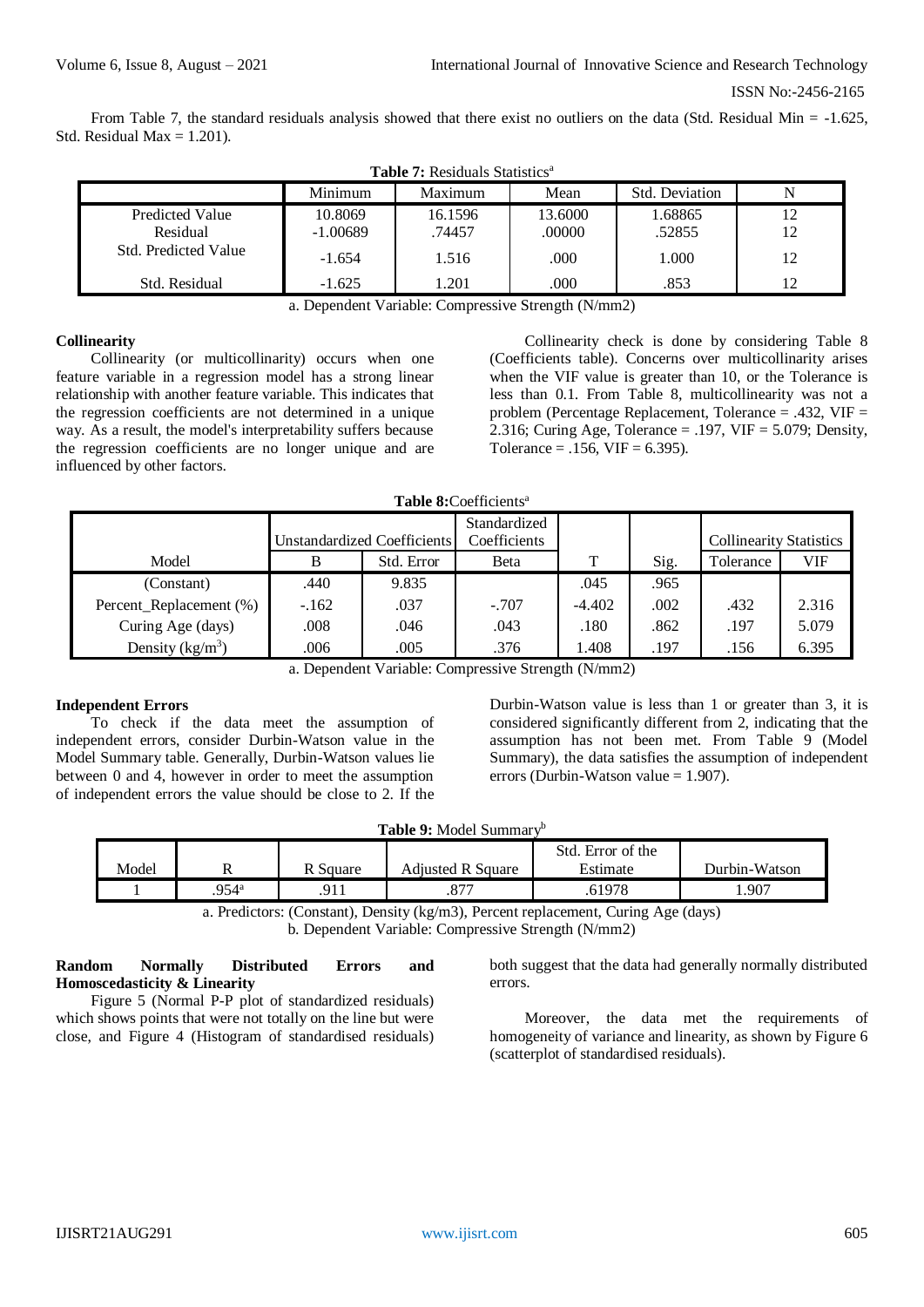







**Figure 6:** Scatterplot of standardized residuals

#### **Non-Zero Variances**

The independent variables (predictors) should have some value variation, i.e., they should not have zero variances. To check for the assumption of non-zero variance, consider the Variance column of Table 10 (Descriptive Statistics table) below. From table 10, the data met the assumption of non-zero variances (Compressive Strength, Variance = 3.31; Percentage Replacement, Variance =  $59.659$ ; Curing Age, Variance =  $83.152$ ; Density, Variance =  $10691.333$ ).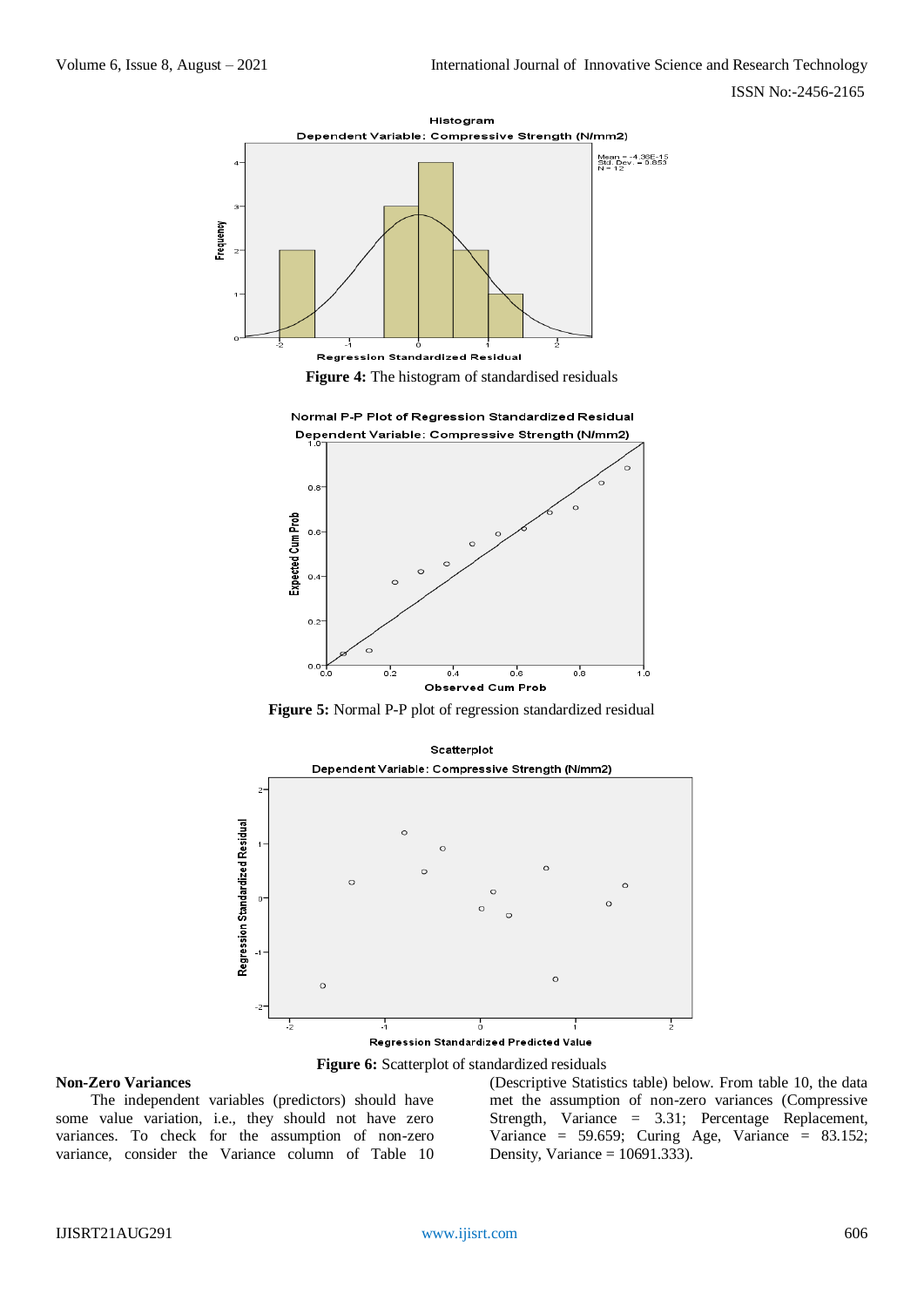|                                 |    |         | <b>Table To:</b> Describitive Blatistics |           |                |           |
|---------------------------------|----|---------|------------------------------------------|-----------|----------------|-----------|
|                                 |    | Minimum | Maximum                                  | Mean      | Std. Deviation | Variance  |
| Compressive Strength $(N/mm^2)$ | 12 | 9.80    | 16.30                                    | 13.6000   | 1.76944        | 3.131     |
| Percentage Replacement (%)      | 12 | .00     | 20.00                                    | 8.7500    | 7.72393        | 59.659    |
| Curing Age (days)               | 12 | 7.00    | 28.00                                    | 16.3333   | 9.11875        | 83.152    |
| Density $(kg/m^3)$              | 12 | 2106.00 | 2407.00                                  | 2244.6667 | 103.39890      | 10691.333 |
| Valid N (listwise)              | 12 |         |                                          |           |                |           |

**Table 10:** Descriptive Statistics

#### **Determination of how well the model fits**

Consider Table 9 (Model Summary) which provides the R,  $\mathbb{R}^2$ , adjusted  $\mathbb{R}^2$  and the standard error of the estimate and is used to measure a regression model's fit to the data. The R value (also known as multiple correlation coefficient) can be considered to be one measure of the quality of the prediction of the compressive strength of the concrete. From Table 9, the R value is 0.954 which signifies a good prediction level. The "R Square" (also known as the coefficient of determination) is the proportion of variance in the compressive strength of the concrete that can be explained by percentage replacement, densityand curing age. From Table 9, the  $\overline{R}^2$  value is 0.911. This implies that percentage replacement, density and curingage explain 91.1 % of the variability of the compressive strength of the concrete. And 8.9% (100%-91.1%) of the variation is caused by factors other than the predictors included in this model.

The standard error of a model fit which shows the standard deviation of the residuals is also an indication of the precision of the model. The value shows how wrong an estimate or prediction can be if it were made with the regression model. It is worthy of note that as R² increases the standard error decreases. In the present model the standard error value is 0.61978. This implies that on average, the estimates of compressive strength of concrete with this model will be wrong by .61978.

# **Statistical significance of the model**

A statistical test of whether the overall regression model is a good fit for the data is carried out using the Fratio in Table 11 (ANOVA table) below. The table shows that the percentage replacement, density and curing age statistically significantly predict the compressive strength of the concrete, F  $(3, 8) = 27.219$ , p  $(.000) < .05$ .

**Table 11:**ANOVA<sup>a</sup>

|            | Sum of Squares | Df | Mean Square | F      | Sig.             |
|------------|----------------|----|-------------|--------|------------------|
| Regression | 31.367         |    | 10.456      | 27.219 | 000 <sup>b</sup> |
| Residual   | 3.073          |    | .384        |        |                  |
| Total      | 34.440         |    |             |        |                  |

a. Dependent Variable: Compressive Strength (N/mm<sup>2</sup>)

b. Predictors: (Constant), Density (kg/m<sup>3</sup>) Percentage Replacement (%), Curing Age (days)

#### **Statistical significance of the independent variables**

Statistical significance of each of the independent variables tests whether the unstandardized (or standardized) coefficients are equal to 0 (zero) in the population (i.e. for each of the coefficients, H0:  $\beta = 0$  versus Ha:  $\beta \neq 0$  is conducted) [20]. When  $p<0.05$ , the coefficients are statistically different from zero (zero). These tests of significance are useful for determining if each explanatory variable is required in the model, assuming that the others are already present.

The t-value and p-values of the variables are shown in "t" and "Sig." columns of Table 8 (Coefficients) respectively. The test shows that percentage replacement p(0.02)<0.05 is significant while curing age  $p(0.862) > 0.05$ and density  $p(0.197) > 0.05$  are not significant. This implies that the predictor variables: curing age and density are not that useful in the model when the percentage replacement is already there.

#### **Estimated model coefficients**

The general form of the equation to predict the compressive strength of concrete from percentage replacement, curing age and density, is: Compressive

strength of concrete  $= 0.44 - 0.162$  (percentage replacement) +  $0.008$  (curing age) +  $0.006$  (density).

Unstandardized coefficients indicate how much the dependent variable varies with an independent variable when all other independent variables are held constant [20]. The regression coefficient provides the expected change in the dependent variable for a one-unit increase in the independent variable [20]. From Table 8, the unstandardized coefficient for percentage replacement is -0.707 which implies that for every unit increment in percentage replacement, there is 0.707 N/mm<sup>2</sup> decrease in compressive strength of the concrete. But for each one-day increase in the curing age, there is 0.043 N/mm<sup>2</sup> increase in compressive strength of the concrete.

## **IV. CONCLUSIONS**

Rapid and reliable prediction of concrete strength is very important to the construction industry. It holds a great prospect of increasing the pace of construction work without compromising the quality control measures. This study has successfully developed multiple regression model for the prediction of the compressive strength of concrete containing CSA as partial replacement of cement using